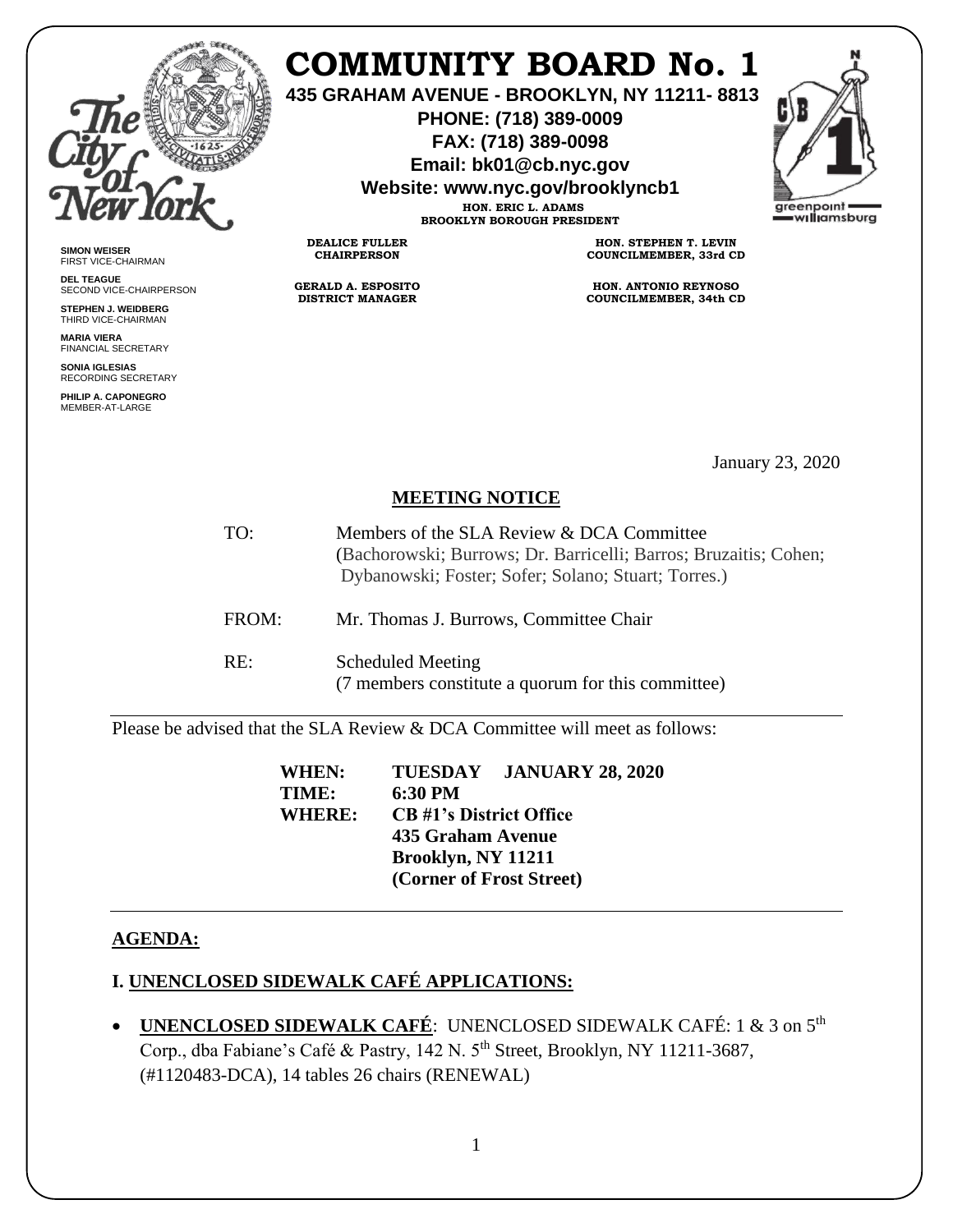- **UNENCLOSED SIDEWALK CAFÉ:** UNENCLOSED SIDEWALK CAFÉ: Night Rafter, dba Kilo Bravo, 180 N.  $10^{th}$  Street,  $(\text{\#}13513\text{-}2019 \text{ ASWC})$  3 tables; 6 chairs. (NEW) (Michael Kelly/Rep.)
- **UNENCLOSED SIDEWALK CAFÉ:** UNENCLOSED SIDEWALK CAFÉ: Kettle Pie Inc., dba Allswell, 124 Bedford Avenue (#13508-2019-ASWC) 7 tables; 14 chairs. (NEW) (Michael Kelly/Rep.)
- **UNENCLOSED SIDEWALK CAFÉ:** UNENCLOSED SIDEWALK CAFÉ: Graham Restaurant LLC, dba Sage, 299 Graham Avenue (#1395264-DCA) 21 tables; 37chairs. (RENEWAL) (Michael Kelly/Rep.)
- **UNENCLOSED SIDEWALK CAFÉ:** UNENCLOSED SIDEWALK CAFÉ: Two Hands Williamsburg LLC, 266 Kent Avenue (#13606-2019-ASC) 13 tables; 26 chairs. (NEW) (Helbraun-Levy/Rep.)
- **UNENCLOSED SIDEWALK CAFÉ:** UNENCLOSED SIDEWALK CAFÉ: DAR 168 Inc., dba DAR 525, 525 Grand Street (#2054418-DCA) 3 tables; 7 chairs. (RENEWAL) (Michael Kelly/Rep.)
- **UNENCLOSED SIDEWALK CAFÉ:** UNENCLOSED SIDEWALK CAFÉ: 170 Bedford Restaurant LLC, dba The Meatball Shop, 170 Bedford Avenue (#1385278-DCA) 3 tables; 6 chairs. (RENEWAL) (Daniel Holzman/Daniel Hofman/LLC Members.)

# **II. LIQUOR LICENSES**

## **NEW**

1) 23 Meadow LLC, dba Pending, 23 Meadow Street, (New, liquor, wine/beer, cider, event space)

2) Bushwick BG LLC, dba The Knickerbocker Avenue AKA 6 Morgan Avenue, (New, liquor, wine/beer, cider, rest)

3) Cafe Broadway Inc., dba Taco Café 11-11, 352 Broadway, (New, liquor, wine/beer, cider, rest)

4) CatalpaNYC LLC., dba Catalpa, 25 Greenpoint Avenue, (New, liquor, wine/beer, cider, bar/tavern)

5) H154LLC, dba Pending, 154 Scott Avenue, (New, liquor, wine/beer, cider, catering establishment)

6) Night Rafter LLC, dba Kilo Bravo/Wing Jawn, 180 North 10<sup>th</sup> Street, (Alteration addition of a Sidewalk Café, liquor, wine/beer, cider, tavern)

7) Privilege Lounge Inc., 140 Graham Avenue, (Method of Operation Change, liquor, wine/beer, cider, bar/tavern)